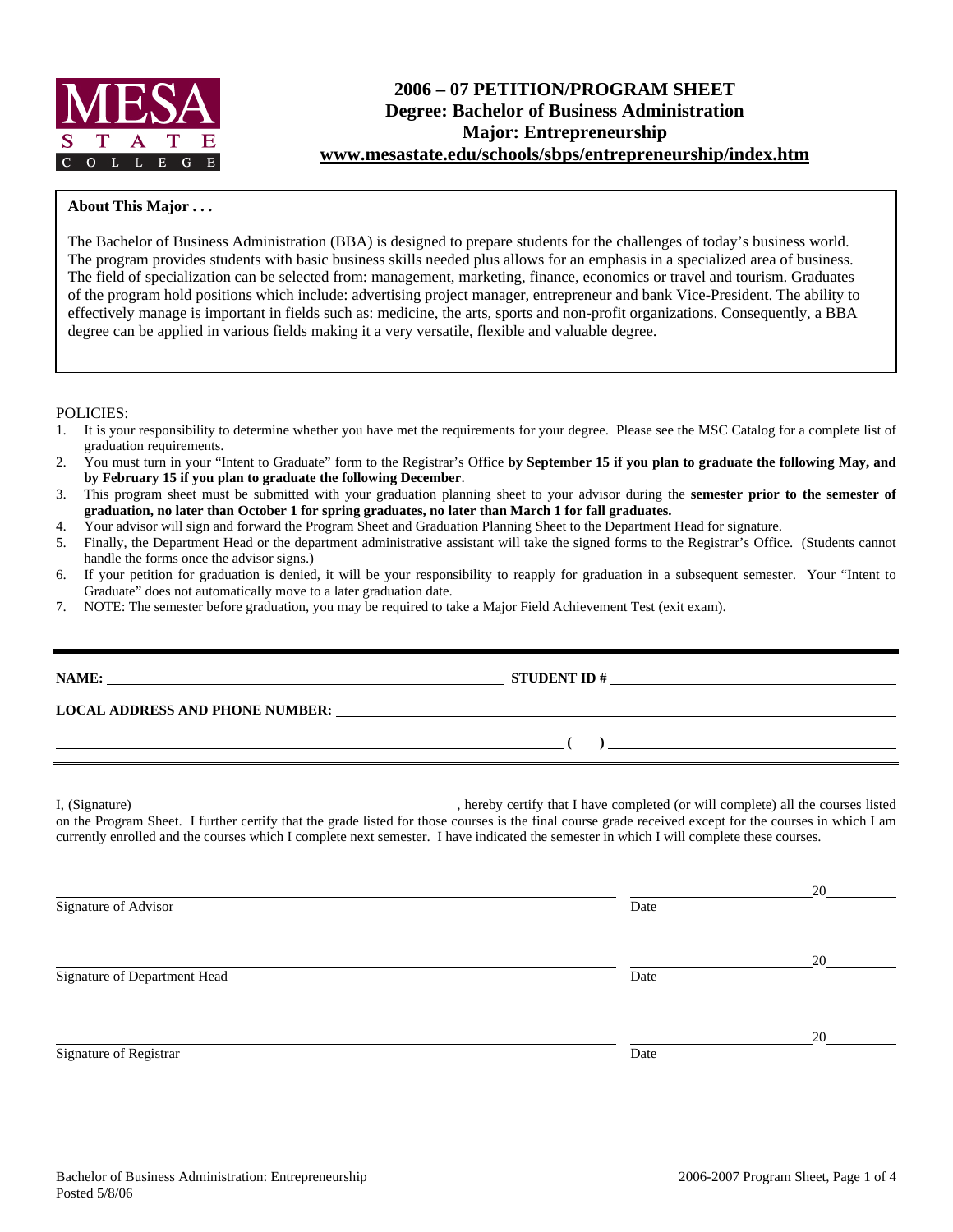- Must earn 120 semester hours and meet the academic residency requirements to earn a baccalaureate degree at Mesa State College.
- Must earn a minimum of 40 semester hours in upper division courses (i.e., 300-level and 400-level courses).
- A cumulative grade point average of 2.0 or higher must be maintained for all courses taken and for all courses in the major.
- When filling out this program sheet a course can only be used once, i.e., no double counting is allowed between categories.
- Excess KINA/HPWE courses beyond the two required and pre-collegiate courses (usually numbered below 100) cannot be used for graduation.

General Education Requirements (Minimum of 33 semester hours) See the M.S.C. catalog for the list of courses that meet the general education categories.

• It is recommended that students work closely with a faculty advisor when selecting courses and scheduling classes prior to registration.

| Trns/Subs<br>Course<br>No.<br>Credit<br>Grade<br>Term<br>Year<br>English: ENGL 111 and 112 (6 semester hours, must receive a<br>"C" or higher, must be completed by the time the student has 60<br>semester hours)<br>*ENGL<br>*ENGL<br>*ENGL 129, Honors English, may be substituted for ENGL 111 and ENGL<br>112. Must earn a grade of "C" or better. May need to take additional electives.<br>Humanities: (6 semester hours)<br>Social and Behavioral Sciences: (6 semester hours)<br><b>ECON</b><br>201<br><b>ECON</b><br>202 | Trns/Subs<br>Credit<br>Course<br>No.<br>Grade<br>Term<br>Year<br>Humanities or Social/Behavioral Science: (3 semester hours)<br>Fine Arts: (3 semester hours)<br>Natural Sciences: (minimum 6 semester hours, at least one course<br>must include a lab)<br><b>Applied Studies:</b> (3 semester hours)           |
|------------------------------------------------------------------------------------------------------------------------------------------------------------------------------------------------------------------------------------------------------------------------------------------------------------------------------------------------------------------------------------------------------------------------------------------------------------------------------------------------------------------------------------|------------------------------------------------------------------------------------------------------------------------------------------------------------------------------------------------------------------------------------------------------------------------------------------------------------------|
| Other Requirements (10 semester hours)                                                                                                                                                                                                                                                                                                                                                                                                                                                                                             |                                                                                                                                                                                                                                                                                                                  |
| Kinesiology: (3 Semester Hours)<br>Trns/Subs<br>Course<br>No.<br>Credit<br>Grade<br>Year<br>Term<br><b>KINE/HPWA</b><br>100<br>1<br><b>KINA/HPWE</b><br>1<br><b>KINA/HPWE</b><br>See the M.S.C. catalog for the list of approved KINA/HPWE/Selected DANC<br>courses.                                                                                                                                                                                                                                                               | <b>Bachelor of Business Administration Degree Distinction:</b><br>(6 semester hours) Must earn a "C" or better in both courses.<br>Course<br><u>No.</u><br>Credit<br>Grade<br>Term<br>Trns/Subs<br>Year<br>MATH*<br>113<br>4<br><b>STAT</b><br>3<br>200<br>*Math 121 or higher level math as approved by advisor |
| Major Requirements (59 Semester Hours)                                                                                                                                                                                                                                                                                                                                                                                                                                                                                             |                                                                                                                                                                                                                                                                                                                  |
| <b>Business Core (29 semester hours)</b><br>Trns/Subs<br>No.<br>Credit<br>Year<br>Course<br>Grade<br>Term<br><b>ACCT</b><br>$-201$<br>$\frac{3}{2}$<br><b>ACCT</b><br>202<br>$\frac{3}{2}$<br><b>BUGB</b><br>105<br>2<br><b>BUGB</b><br>$\overline{3}$<br>211<br>349<br><b>BUGB</b><br>3                                                                                                                                                                                                                                           | Trns/Subs<br>Credit<br>Course<br>No.<br>Grade<br>Term<br>Year<br><b>CISB</b><br>101<br>$\frac{3}{2}$<br><b>FINA</b><br>301<br>$\frac{3}{2}$<br>3 <sup>7</sup><br><b>MANG</b><br>201<br><b>MANG</b><br>3 <sup>7</sup><br>491<br>231<br>$\mathcal{L}$<br><b>MARK</b>                                               |
| <b>Required Concentration Courses (18 Semester Hours)</b><br>Trns/Subs<br>$\underline{No.}$<br>Credit<br>Term<br>Course<br>Grade<br>Year<br>MANG<br>300<br>$\frac{3}{2}$<br><b>MANG</b><br><u>371</u><br>$\frac{3}{2}$                                                                                                                                                                                                                                                                                                             | Trns/Subs<br>Credit<br>Course<br>Grade<br><b>Term</b><br>Year<br>No.<br><b>MANG</b><br>450<br>$\overline{3}$<br><b>FINA</b><br><u>401</u><br>$\frac{3}{2}$                                                                                                                                                       |
| MANG<br>$\frac{3}{2}$<br>401                                                                                                                                                                                                                                                                                                                                                                                                                                                                                                       | <b>MARK</b><br>350<br>$\overline{3}$                                                                                                                                                                                                                                                                             |
| Four courses (12 semester hours minimum) selected from ACCT 311, BUGB 401, CISB 305, CISB 460, MANG 472, MANG 471, MARK 332                                                                                                                                                                                                                                                                                                                                                                                                        |                                                                                                                                                                                                                                                                                                                  |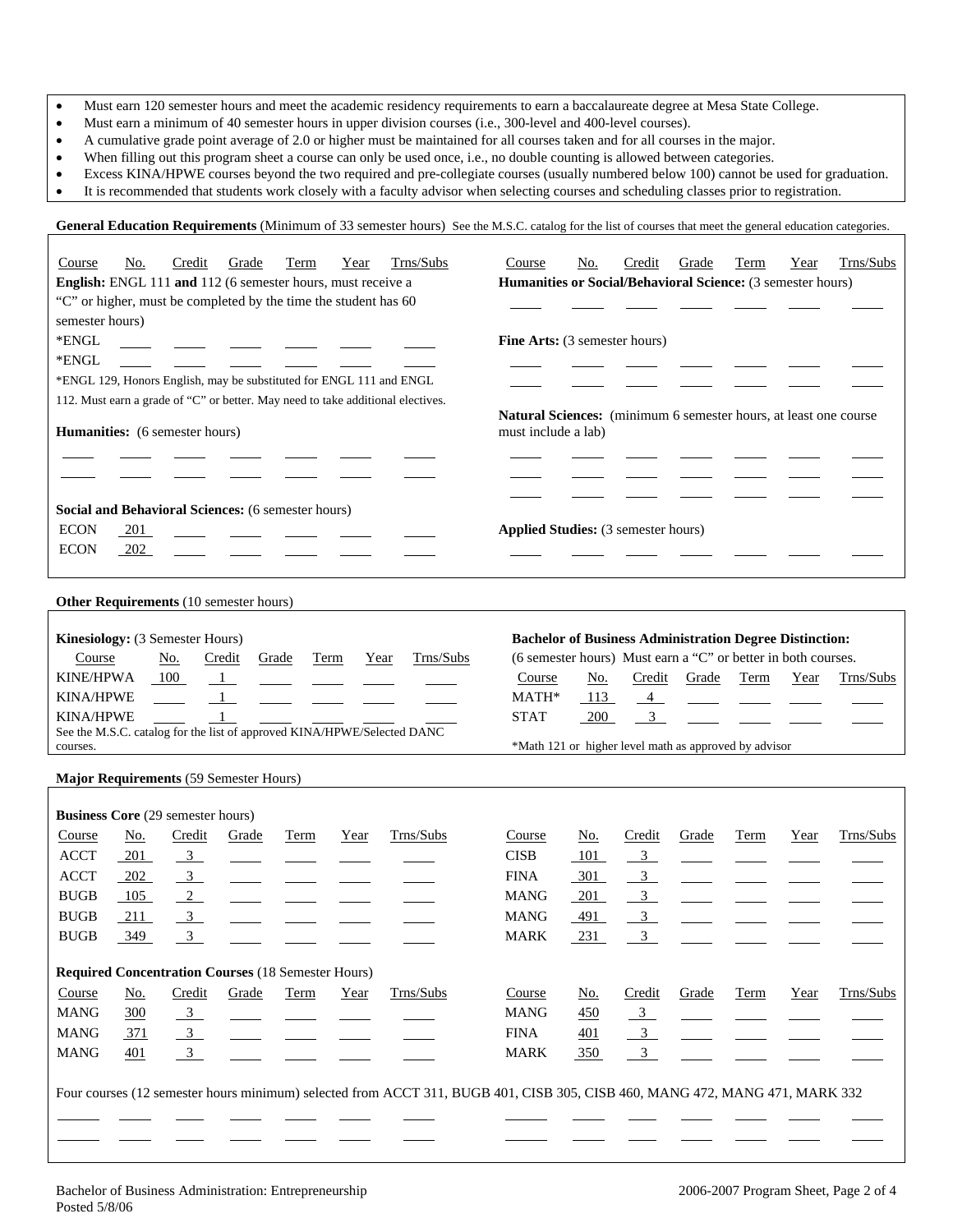| <b>Electives</b> (All college level <b>non-business</b> courses appearing on your final transcript, <b>not listed above</b> that will bring your total semester hours to 120<br>hours. Excludes KINA/HPWE activity courses.) (18 semester hours; 3 hours of upper division may be needed.) |     |        |       |      |      |           |        |     |        |       |      |      |           |
|--------------------------------------------------------------------------------------------------------------------------------------------------------------------------------------------------------------------------------------------------------------------------------------------|-----|--------|-------|------|------|-----------|--------|-----|--------|-------|------|------|-----------|
| Course                                                                                                                                                                                                                                                                                     | No. | Credit | Grade | Term | Year | Trns/Subs | Course | No. | Credit | Grade | Term | Year | Trns/Subs |
|                                                                                                                                                                                                                                                                                            |     |        |       |      |      |           |        |     |        |       |      |      |           |
|                                                                                                                                                                                                                                                                                            |     |        |       |      |      |           |        |     |        |       |      |      |           |
|                                                                                                                                                                                                                                                                                            |     |        |       |      |      |           |        |     |        |       |      |      |           |
|                                                                                                                                                                                                                                                                                            |     |        |       |      |      |           |        |     |        |       |      |      |           |

## **GRADUATION INFORMATION**

See the "Undergraduate Graduation Requirements" in the Mesa State College catalog for additional graduation information.

**GENERAL EDUCATION REQUIREMENTS** (Minimum of 33 Semester Hours) See current Mesa State College catalog for list of courses that fulfill the requirements below. If one (or more) of the selections below is required in your major, you must use it to fulfill the major requirement and **make a different selection to meet the general education requirement. The courses may not be used to fulfill both requirements.**

**English – 6** Semester Hours (Must be **completed** before student has 60 semester hours. Must receive grade of "C" or above.) ENGL 111 **and** ENGL 112 **or** ENGL 129 *(by permission)*

**Humanities – 6** semester hours

**Social and Behavioral Sciences – 6** semester hours (ECON 201 and 202 required)

**Humanities or Social/Behavioral Sciences – 3** semester hours

**Fine Arts – 3** semester hours

**Natural Sciences – 6** semester hours (At least one course must include a lab.)

**Applied Studies – 3** semester hours

#### **OTHER REQUIREMENTS** (10 Semester Hours)

**Kinesiology – 3** Semester Hours Each student must take KINE/HPWA 100 together with two KINA/HPWE/Selected DANC courses. See current catalog for listing.

#### **Degree Distinction – 6** Semester Hours

MATH 113 College Algebra (Or a higher level math as approved as approved by advisor) – 4 semester hours STAT 200 Probability and Statistics - 3 semester hours

#### **Entrepreneurship** (59 Semester Hours)

| <b>Business Core</b> (29 Semester Hours)           | <b>Entrepreneurship Concentration</b> (30 semester hours)  |
|----------------------------------------------------|------------------------------------------------------------|
| <b>ACCT 201 Principles of Financial Accounting</b> | <b>MANG 300 Small Business Management</b>                  |
| ACCT 202 Principles of Managerial Accounting       | <b>MANG 371 Human Resource Management</b>                  |
| BUGB 105 Freshman Business Seminar                 | <b>MANG 401 Small Business Consulting</b>                  |
| BUGB 211 Business Communications                   | MANG 450 Entrepreneurship                                  |
| <b>BUGB 349 Legal Environment of Business</b>      | FINA 401 Entrepreneurship Finance                          |
| CISB 101 Business Information Technology           | MARK 350 Marketing Research *prereq to MANG 450            |
| FINA 301 Managerial Finance                        |                                                            |
| MANG 201 Principles of Management                  | Four courses (12 semester hours minimum) selected from:    |
| <b>MANG 491 Business Strategy</b>                  | <b>ACCT 311 Advanced Managerial Accounting</b>             |
| MARK 231 Principles of Marketing                   | <b>BUGB</b> 401 International Business                     |
|                                                    | CISB 305 Advanced Software                                 |
|                                                    | CISB 460 E-Commerce                                        |
|                                                    | MANG 372 Employee Assessment<br>$\qquad \qquad -$          |
|                                                    | <b>MANG 471 Operations Management</b><br>$\qquad \qquad -$ |
|                                                    | <b>MARK 332 Promotions</b>                                 |